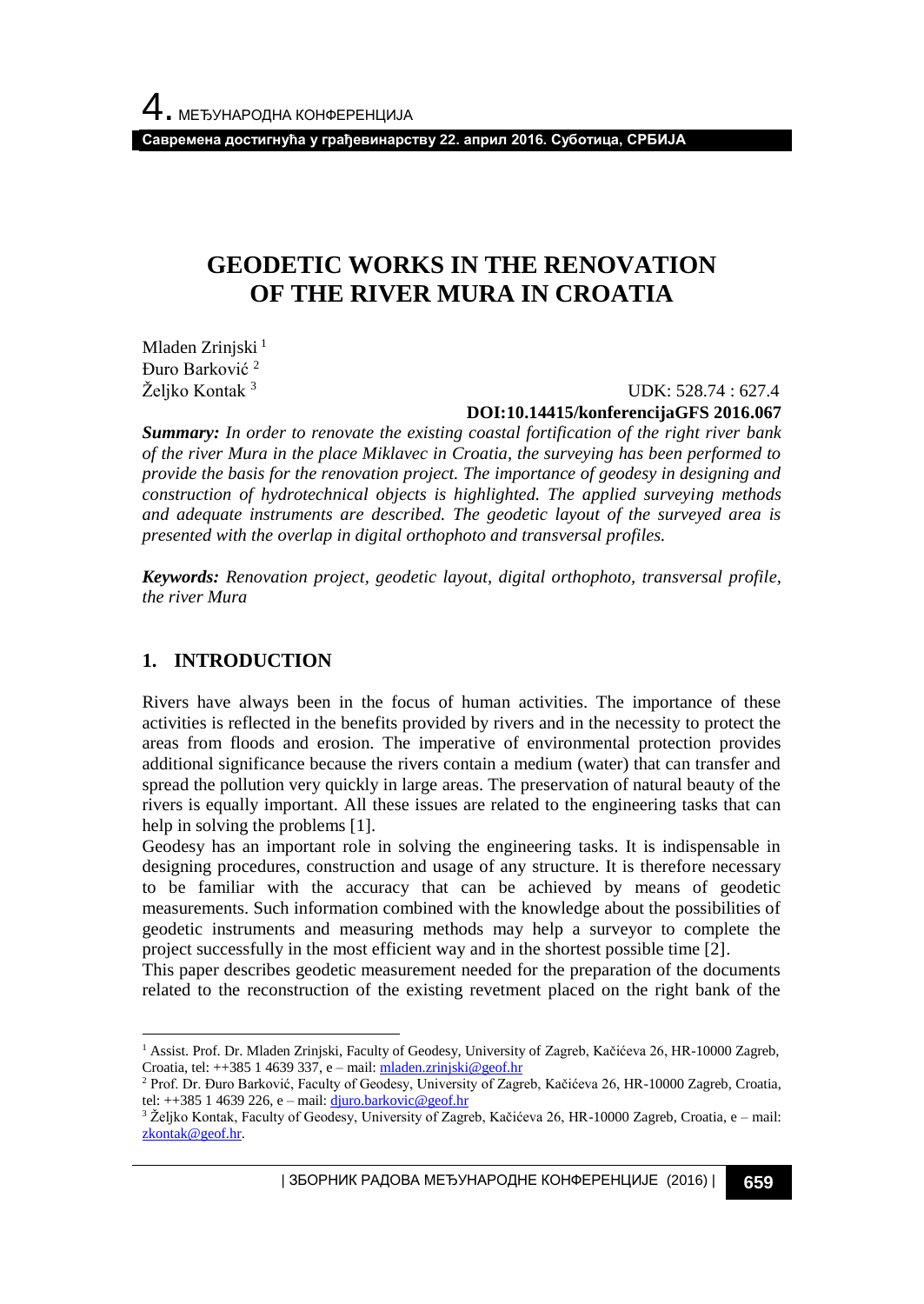**Contemporary achievements in civil engineering 22. April 2016. Subotica, SERBIA**

river Mura (chainage rkm 58) in the settlement Miklavec in Međimurska County in Croatia.

# **2. THE RIVER MURA**

Mura rises in Austria in Hohe Tauern and keeps running through Slovenia, Hungary and Croatia. Its distance is  $465$  km, and its  $14$   $304$  km<sup>2</sup> large basin joins the Danube river basin through the river Drava. With its lower course being about 100 km long, it makes a state border (35 km of Austrian-Slovenian border, 20 km of Croatian-Slovenian border, 45 km of Croatian-Hungarian border). It rises from several sources with Murursprung being the most important with the outflow of 100 l/s, and it is located at the altitude of 1898 m. Receiving a few smaller sources, the stream turns into a headstream near the settlement St. Michel. The river Mura is a typical river of the Carpathian basin. It can change its bed very quickly, it is running in its alluvium and in the last two and a half centuries, it had several regulation periods [3].

# **3. REGULATION OF THE RIVER MURA**

The regulation of Mura can be divided in three large periods. The first period includes the 16th and 17th centuries characterized by the influences protecting local interest. The maintenance works of that time were related only to the riverbed, but did not provide the flood protection for the settlements. Their efficiency was disputable, because only a smaller segment was "brought in order", and the next flood swept away, knocked down or ran around the objects built for the purpose of the riverbed stabilization [3].

In the second period (at the time of Austro-Hungarian Monarchy), more coordinated works of larger extent were performed for the purpose of providing the sailing. In that period, the efforts were made to regulate the river with ditches and by means of building the flood embankments, but those interventions were not coordinated among each other. A preliminary design of the river Mura regulation was made, but the projects were never completed. In the process of digging the ditches, artificial channels of smaller size were built leaving the river to form its final bed profile. The cut meander was later managed as a backwater. Since the ownership structure of individual ditches changed, the technical works were always preceded by a long-lasting procedure of the agreement with the owners [3].

Today, the regulation of the river Mura is mostly intended for the flood protection. The system of flood prevention consists of the main embankment of the river Mura, the embankment Podturen and the embankment Sv. Martin. Upstream from Podturen to Čestijanec, the right bank of Mura is mostly high (apart from the area near Sv. Martin), and it is not necessary to protect the overall area from high waters. Before the construction of the flood prevention system for the river Mura, the river overflows already in the area of Novakovec and Podturen, submerging the lower land and flooding the fertile area as far as Kotoriba. Very often, the water from the river Mura flowed to the channel Bistrec – Rakovnica, and then further to Drava. The flood prevention in the area along the river Mura at the segment upstream to Podturen has been solved by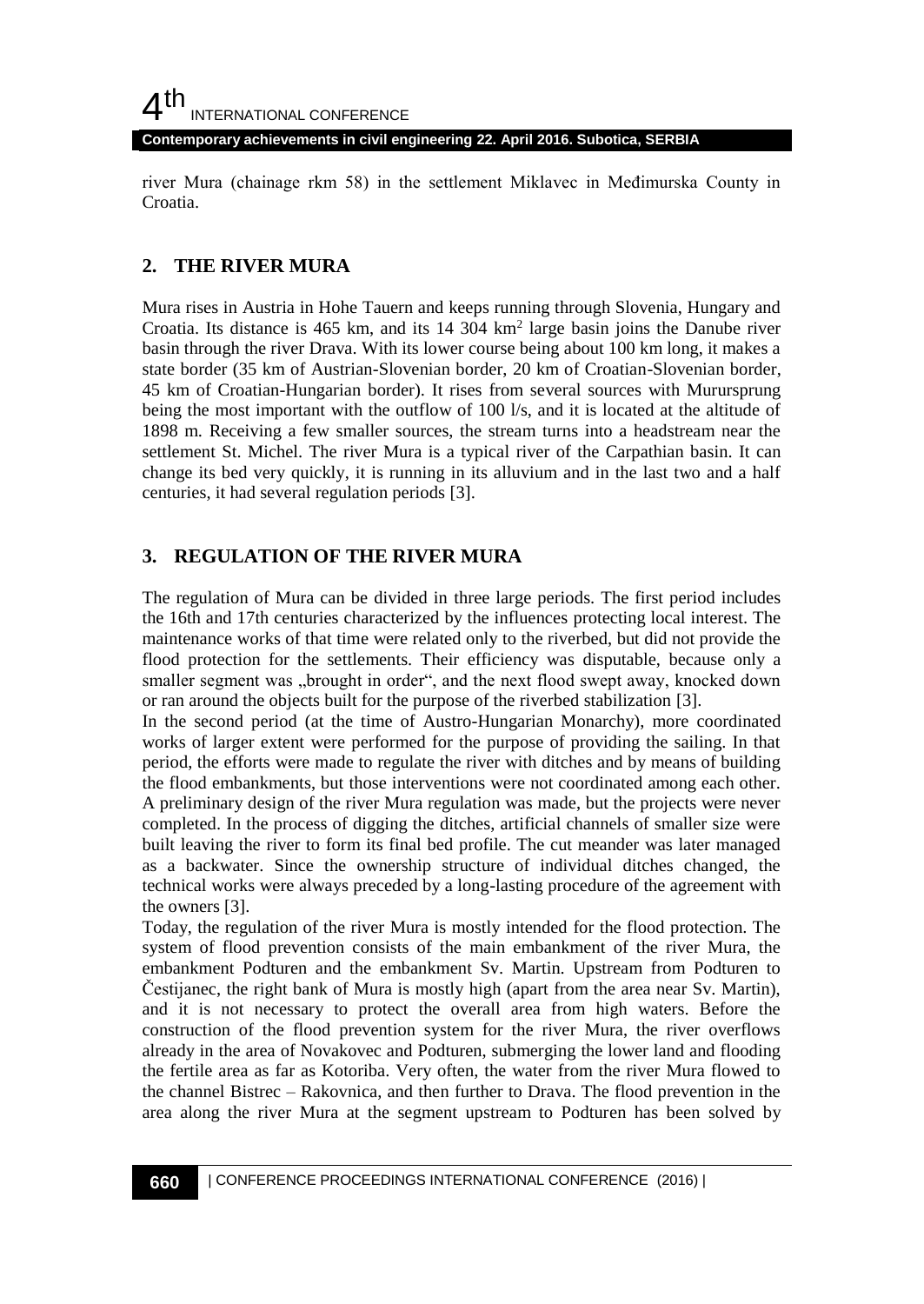# 4. МЕЂУНАРОДНА КОНФЕРЕНЦИЈА **Савремена достигнућа у грађевинарству 22. април 2016. Суботица, СРБИЈА**

building the embankment. The embankment has reduced the flood area of 11 500 ha to 3800 ha (the area between Mura and the embankment). Apart from the main embankments, there were also the retarding embankments built along the tributaries with Trnava being the most significant one (left and right retarding 3.3 km long embankments were built). The system for flood prevention includes also the hydrotechnical interventions in the stream basins, as well as the elements of this system like retarding basins and channels [4].

# **4. STRUCTURES FOR RIVER REGULATION**

The regulations of water courses include a set of constructions and measures applied to change the natural properties of a flowing water body and its basin for the purpose of: more rational water usage, more efficient protection from harmful effect of the water from streams and more efficient protection of water bodies from pollution. Depending on the regulation purpose, it is necessary to influence the change of natural properties of streams to a greater or lesser extent which defines the engineering tasks. However, one should be very careful in that matter bearing in mind that the watercourses are a part of nature guided by its own regularities. The success in solving the mentioned engineering tasks is related to the degree of understanding the nature of watercourses. Violent solutions lead to aggressive response, result in irrational and expensive solutions [1].

The structures intended for the regulation of watercourses are very expensive. It results from a large volume of works and from specific conditions of their performance. Therefore, cheaper technical solutions need to be found, i.e. in two directions. Firstly, natural materials are to be used that can be found nearby, and secondly, the abilities of a watercourse to build its own bed need to be used. It means that the watercourse will be directed with smaller interventions in order to erode a part of its bed that needs to be deepened (or enlarged), i.e. the course will be slowed down at the places where we want the bed to be filled up with the silting of the watercourse itself.

The regulation structures are very simple from the construction point of view, however, the selection of the type, their arrangement and formation belong to the group of more complex engineering challenges. The regulation structures should be understood not as independent objects but as a part of a watercourse that will acquire new properties in the system with regard to the new conditions. The water will flow in a different way, the silting will move differently, and the streambed will acquire a different shape. All this should be taken into consideration and these changes predicted with adequate calculations in order to make the final performance as it should be.

The regulations structures should be used to influence the undesired situations in the bed, and not the elimination of the consequences of such situations. The selection of the type of regulations structure that is to be used in some intervention depends primarily on the purpose of regulation.

The basic purposes of regulations are to increase the bed erosion and its deepening, to provide the transfer of silting without any obstacles (regular transfer of silting), to reduce the erosion and to encourage the subsidence at certain places, to increase the flow of the riverbed and to combine all previously mentioned measures.

The main regulation structures are the following [1]: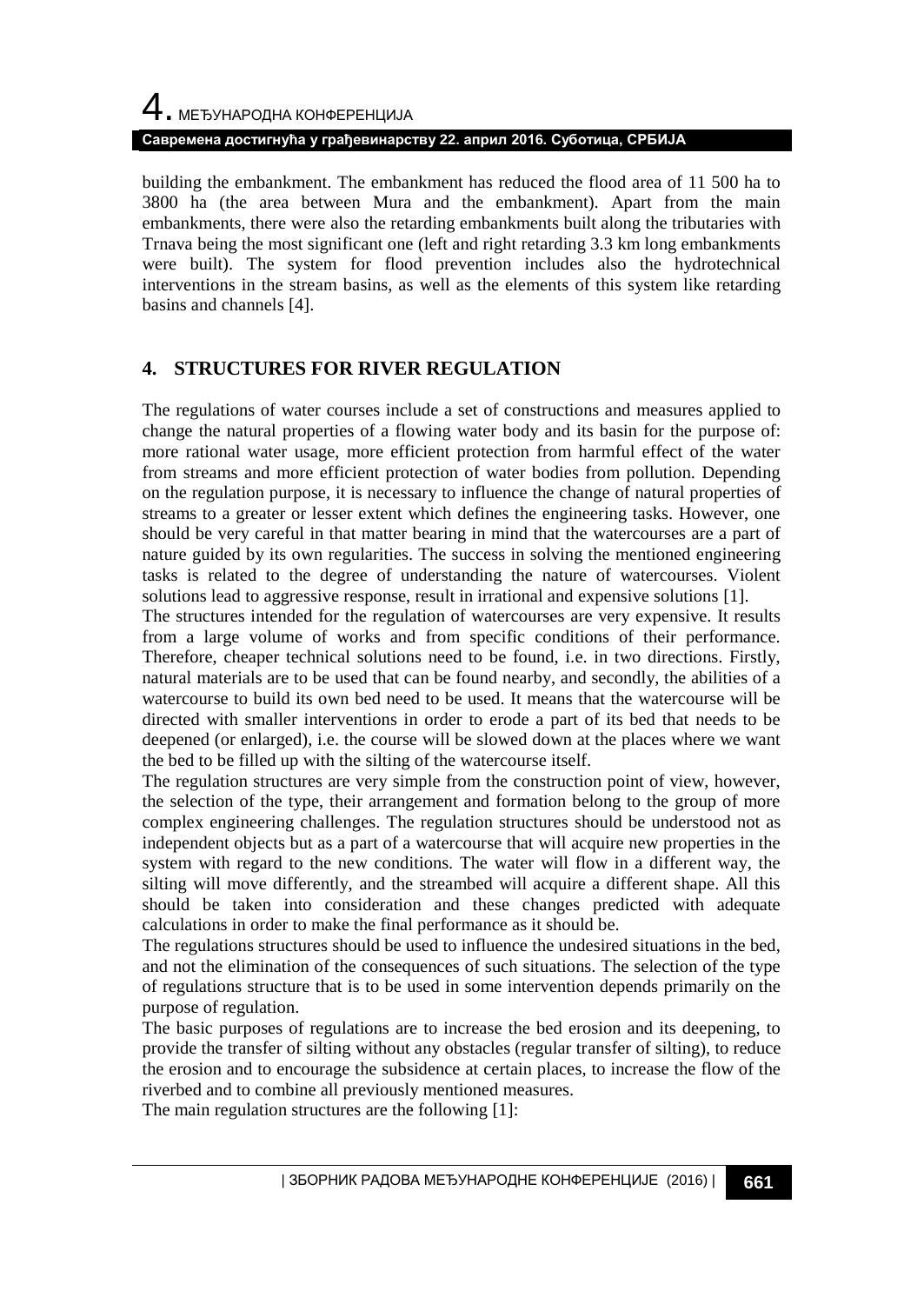**Contemporary achievements in civil engineering 22. April 2016. Subotica, SERBIA**

- deposits (stone deposits)
- revetments
- true parallel structures
- groynes
- partition walls
- ditches
- channels
- embankments.

# **5. PERFORMED GEODETIC AND CONSTRUCTION WORKS**

The following surveying methods were used to prepare the improvement project:

- polar method (tacheometry)
- CROPOS (CROatian POsition System)
- acoustic depth measurement techniques
- trigonometric determination of height differences.

There are geodetic and construction works described further needed for the construction of revetments in Miklavec in Međimurska County in Croatia.

At the request of the investor ''Hrvatske vode'', there were 5 transversal profiles measured on the right bank of the river Mura, chainage rkm 58+000, near the settlement Miklavec. The bank of the existing reconstructed revetment was also measured upstream to the sandbank in the distance of about 200 m. The trasnversal profiles were numbered from the last upstream one PROF5 to the end downstream trasnversal profile PROF1 with the distance of about 40 m. The measurements were made with the single frequency echo sounder *Navitronic NS10* used for depth measurement, GNSS RTK receiver used for determining the coordinates using the link to CROPOS in the Croatian State Coordinate System (HDKS), and with the total station *Topcon GPT-7501*. The measurements were made for the purpose of preparing the documents needed for the improvement of the existing revetment in order to prevent the right bank of the river Mura to come closer to the settlement Miklavec due to the erosive activity of the water.

The works on the construction of revetment start with clearing off the construction site. In the process of clearing off the terrain, it is necessary to cut and remove the shrubberies and trees on the bank slope of the river Mura at the place where the revetment is to be built. After clearing off, the terrain is levelled, and after that the geodetic and hydrography survey of the bed profile and the bank is made as an , initial survey". This geodetic survey ("initial survey") serves for the determination of the initial state of the bank and bed immediately before the construction works. After the  $\mu$ , initial survey", the layout is to be delineated on the designed structure elements, and then the differences should be detected that might appear in the material quantities needed for the construction and might result from the changes occurring in relation to the geometry of the banks and bed at the construction site. A river is a natural watercourse running under the influence of gravitation through the bed eroded and formed by the river itself. It is only natural to expect that the changes in geometry of transversal profiles in the observed area can occur due to the erosive activity of water. Due to its natural course, the river transports the silting along its bed under the influence of its tensile forces. The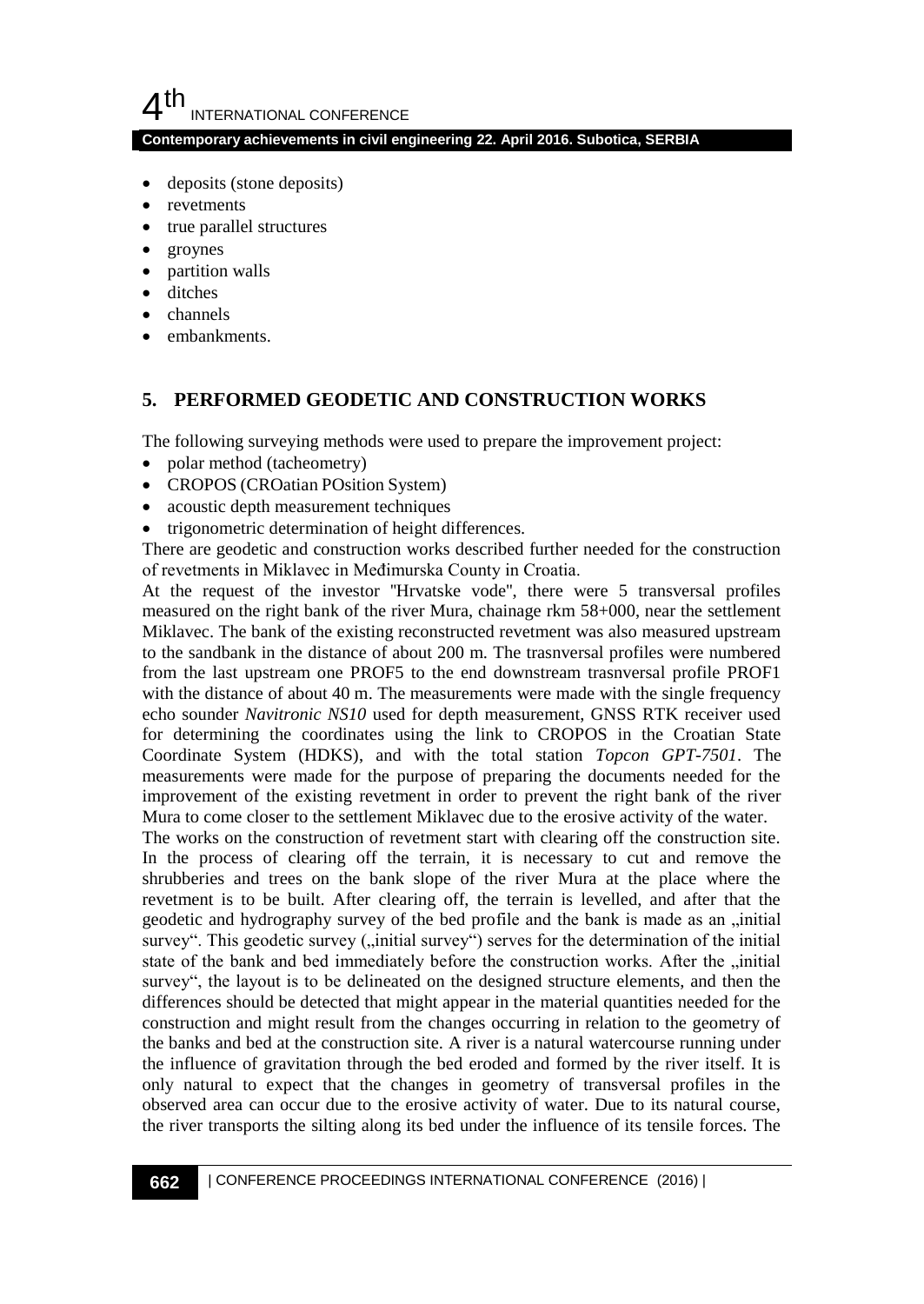# 4. МЕЂУНАРОДНА КОНФЕРЕНЦИЈА

#### **Савремена достигнућа у грађевинарству 22. април 2016. Суботица, СРБИЈА**

river silting is naturally deposited in the bed and moved again under the influence of tensile forces and deposited at other locations. Possible morphological changes in the geometry of the bed and banks of the river Mura require the surveying of the banks and bed immediately prior to the construction of structures.

After the "initial survey" and the delineation of the designed element on the surveyed transversal profiles, and after analysing the quantities, the staking out of the designed object elements is carried out. The stakeout documents and the staking out of the structure must be done by a person authorized to perform the state survey and real estate cadastre activities (chartered geodetic engineer).

It should be pointed out that the works on the construction of revetment need to be planned for the time of the year when lower water levels of the river Mura are registered in order to prevent the works, instruments and parts of the system to be threatened by the appearance of high water.

In order to build the designed elements of the revetment construction, it is necessary to make the excavation that defines the geometry of the construction foundation planned in the design. The excavation is done with an excavator, and the excavated material is immediately loaded onto the truck. The material is excavated partly from the high angle bank as deep as the ram of the excavator can reach, and partly from the working plateau defined by building the revetment toe. The excavated material is unloaded in the temporary deposit on the riverbank. This material shall be used for filling the parts of transversal profiles with available quantities in order to define the designed shape of the slope in accordance with the design blueprints of transversal profiles. If necessary, the needed material will be brought from the borrow pit.

The stone toe of the revetment made of crushed stone is laid directly onto the prepared ground within the bed of the river Mura. The works on the construction of this part of the revetment can be performed also by means of machines from the floating pontoon or directly from the plateau of the existing embankment, if the works are likely to be carried out from the bank by means of the access ramp on the slope of the future revetment.

The layers of the revetment are made with excavator, partly from the working plateau, i.e. the revetment toe, and partly from the high angle bank, all depending on the technological reaching possibilities of excavator ram. For such works, the machine with larger ram reach should be selected in order to facilitate the performance of the works.

Gravel layer is prepared with the thickness of 30 cm, grain size from 0 to 60 mm. The gravel grain size should not be smaller in order to prevent rinsing through the slope revetment. Gravel is transported by truck and placed into the bank slope with excavator being compressed and shaped to from the designed slope.

The stone is brought by truck to the location and spread with excavator on the bank slope. The stone evenly spread on the revetment slope should be rolled, i.e. arranged and levelled. In the process of manual rearrangement of the lining, manual tools, hammers and tampers are used to compress and arrange the stone as good as possible.

After the geodetic works are completed, the whole area is surveyed and the results delineated on the designed elements.

The survey of the entire area, except the channel, has been made with GNSS RTK receiver *Topcon V*. This instrument uses the link to CROPOS, and the surveying is done my means of the service VPPS (highly precise positioning service). The settlement Miklavec is located in Međimurska County in the 6th zone of Gauss-Krüger projection.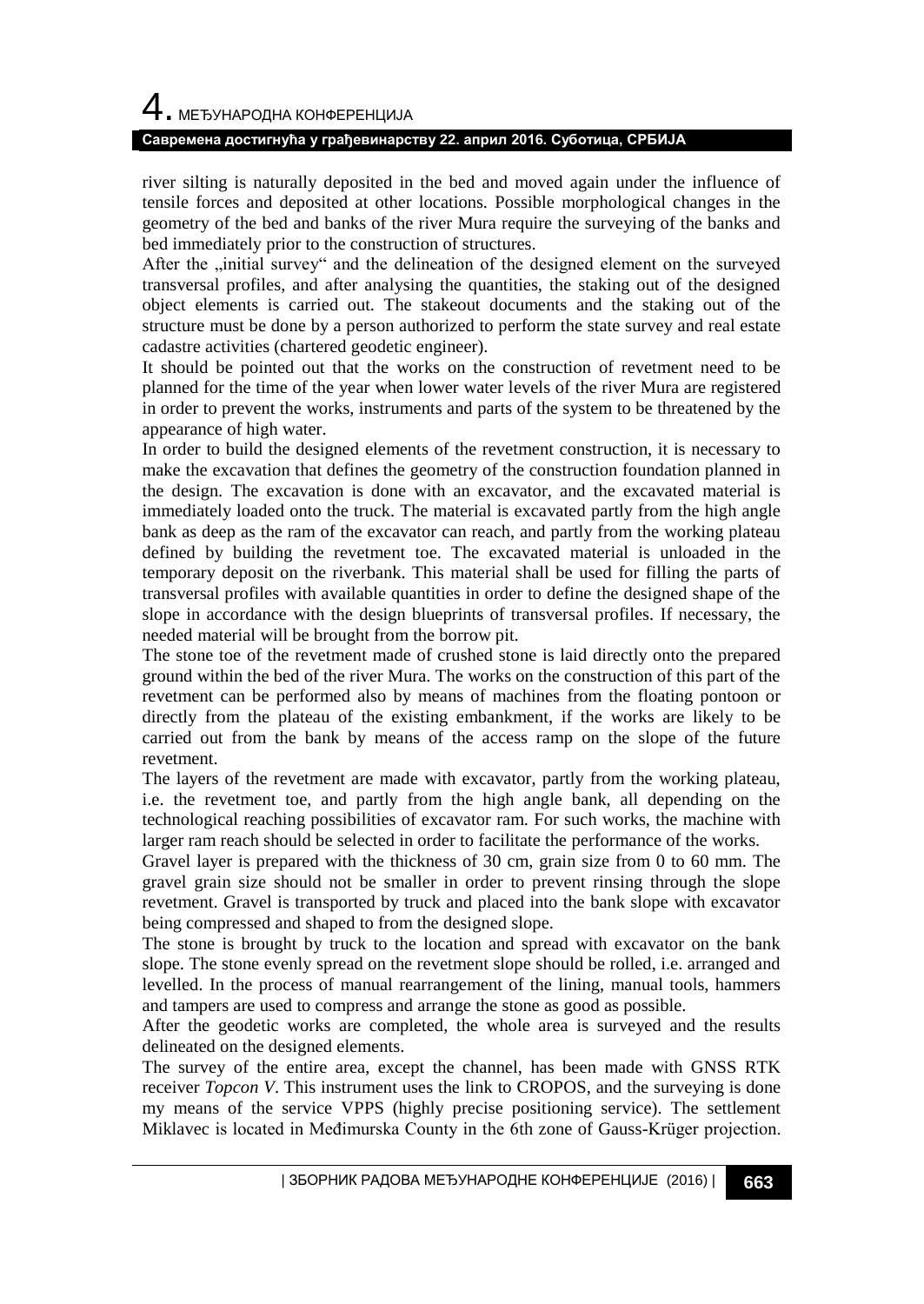#### **Contemporary achievements in civil engineering 22. April 2016. Subotica, SERBIA**

Thus, the parameters of transformation and the coordinate system are defined. The details were encoded in surveying for the purpose of quicker measurement and later data processing.

Polar method was used for channel surveying because there was no CROPOS signal in that area due to the forested terrain. The surveying of the channel was made with the total station *Topcon GPT-7501*. Out of the determined instrument station coordinates and orientation, as well as of measured quantities (angles and distances), the elements needed for the calculation of coordinates of detailed channel points were obtained.

The transversal profiles on the river Mura were measured by means of integrating single frequency echo sounder *Navitronic NS10* and GNSS RTK receiver *Topcon V*.

Before the surveying, it was necessary to mount the instruments onto the boat. After that, the height between the bottom of the echo sounder probe and the bottom of the antenna of the GNSS RTK receiver was recorded in the register of GNSS RTK receiver, and the sensitivity strength and echo sounder contrast were adjusted. The surveying of the riverbed bottom was made with the echo sounder mounted on the boat with the density of measuring points of 1 m to 5 m. The position of the boat and the coordinates of profile points were determined with GNSS RTK receiver *Topcon V*. The system of satellite positioning and the system of ultrasound depth measurement were connected so that the position obtained by means of the satellite positioning method was attributed to the discrete point at which the depth was measured [5].

# **6. MEASUREMENT DATA PROCESSING AND PRESENTATION OF RESULTS**

The programme package AutoCAD Map 3D was used in the graphic data processing. The procedure was started by uploading the coordinates into AutoCAD and connecting them, depending on the sketch made in the field. The data were thematically organised into layers. Depending on the type, the data are attributed to the adequate layers.

As final result of surveying, the geodetic layout of the measured situation was made with the overlap in digital orthophoto at the scale of 1:500 (Figure 3) and with five transversal profiles at the scale of 1:100/100.

Figure 1 shows the transversal profile No. 1, and Figure 2 the transversal profile No. 3.



*Figure 1. Transversal profile 1*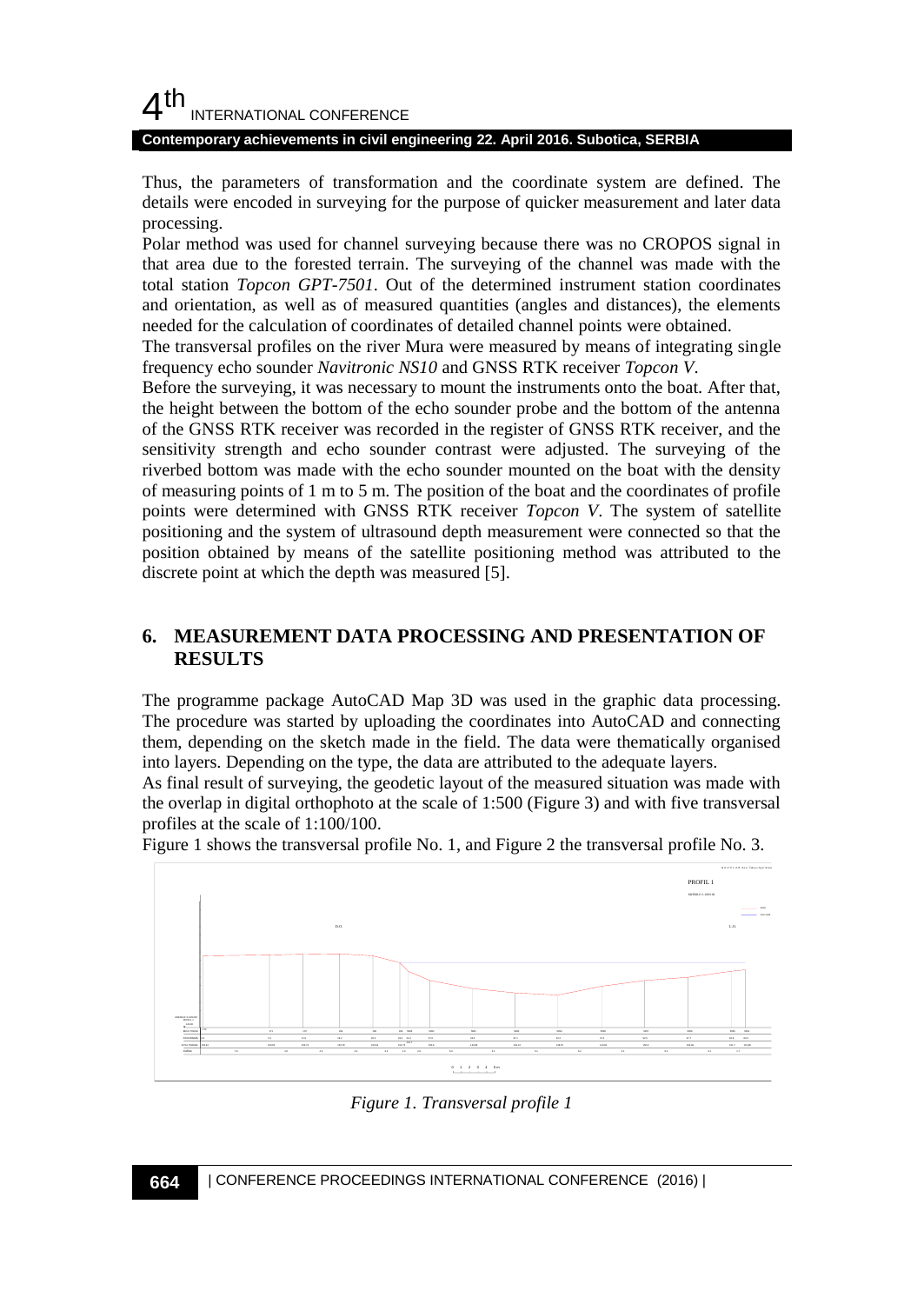**Савремена достигнућа у грађевинарству 22. април 2016. Суботица, СРБИЈА**



*Figure 2. Transversal profile 3*



*Figure 3. Geodetic layout*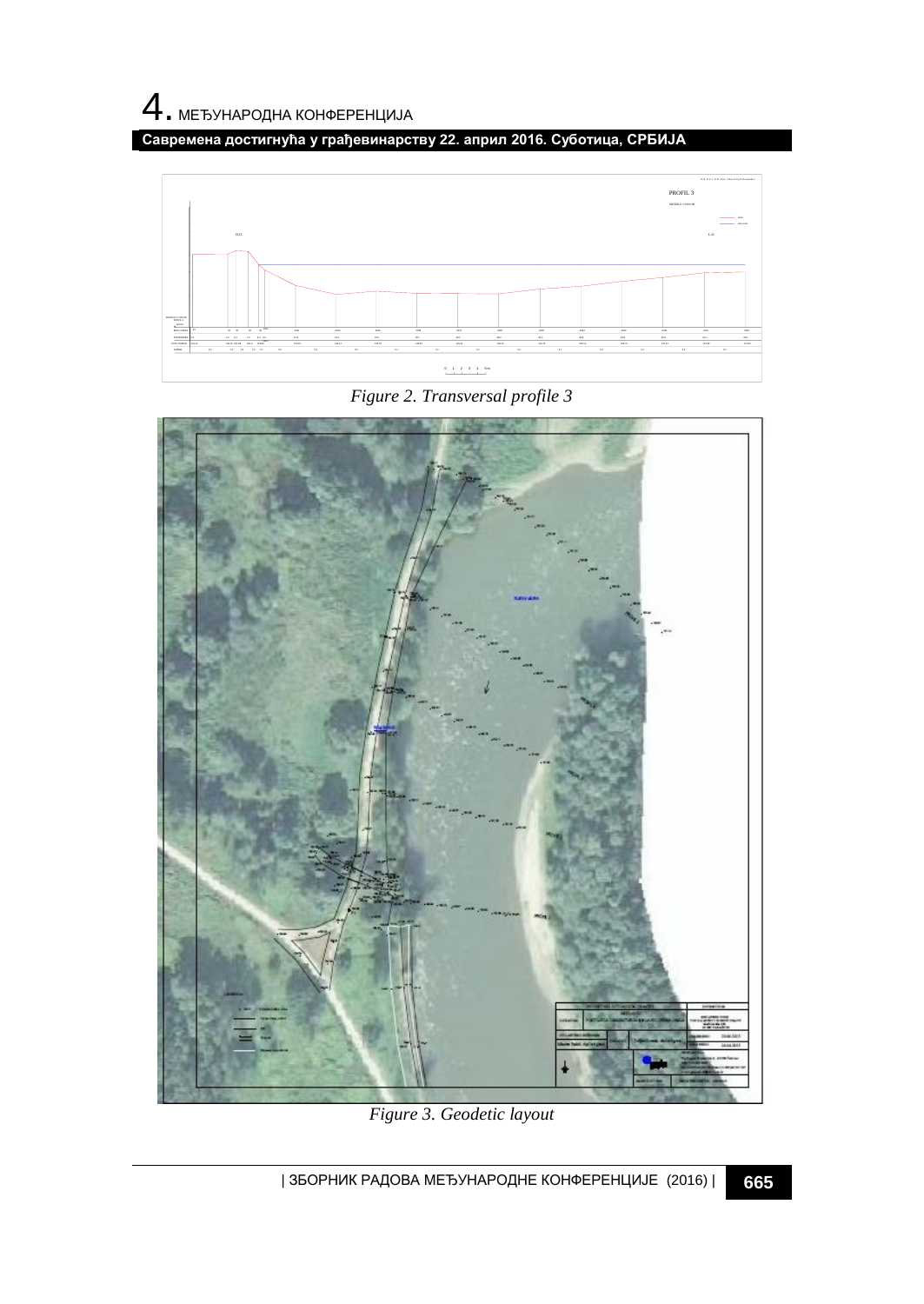#### **Contemporary achievements in civil engineering 22. April 2016. Subotica, SERBIA**

## **7. CONCLUSION**

The river Mura is one of rare remaining natural water courses among the lowland rivers in the Central Europe, and it is characterized by steep, collapsed and still undefined banks, and by gravel and sand sandbanks. High water that runs through the bed of the river Mura several times a year causes heavier erosion of the banks. Due to the erosion of the right bank of the river Mura (chainage rkm 58), the settlement Miklavec in Međimurska County will be threatened. In order to prevent further development of the erosion process that might endanger the settlement, the construction of the revetment of crushed stone has been planned.

According to the Law on the Protection of Nature, the course of the river Mura is protected in the category of regional parks. The process of carrying out, maintaining and using the mentioned intervention may have certain negative influences on the quality of water and soil, habitats, flora and fauna, the areas protected on the basis of the Law on Protection Nature. It is therefore to be concluded that the water course of Mura is the area of extraordinary natural values and has great significance at the regional, national and European level being an area spreading not only at the territory of the Republic of Croatia, but also across its borders constituting an ecological system in the neighbouring countries, which makes its protection an essential priority.

Geodesy has an important role in solving the engineering tasks. It is indispensable in designing, construction and usage of any structure, including also hydrotechnical object (revetments). The structures used for the regulation of watercourses are very expensive, which is caused by a large extent of works and by specific conditions of their performance. It is therefore very important to design and build the objects in such a way that they can meet all standards of ecology and construction with minimal costs, and geodesy can provide a significant contribution in this respect.

## **REFERENCES**

- [1] Kuspilić, N.: *Hidrotehničke građevine – 2 dio*, skripta, Građevinski fakultet Sveučilišta u Zagrebu, Zagreb, **2008**.
- [2] Pribičević, B., Medak, D.: *Geodezija u građevinarstvu*, Građevinski fakultet Sveučilišta u Rijeci, Zagreb, **2003**.
- [3] Toth, G., Engi, Z., Majdan, J., Fabian, S. A.: Historijsko-morfološka rekonstrukcija inundacije rijeke Mure. *Ekonomska i ekohistorija: časopis za gospodarsku povijest i povijest okoliša*, **2013**, Vol. 9, No. 1, p.p. 28–34.
- [4] Hrvatske vode: *Dovođenje murskog nasipa u funkcionalno stanje (km 22+594– 25+912)*, elaborat zaštite okoliša, Hrvatske vode, Zagreb, **2012**.
- [5] Pribičević, B.: *Pomorska geodezija*, Geodetski fakultet Sveučilišta u Zagrebu, Zagreb, **2005**.